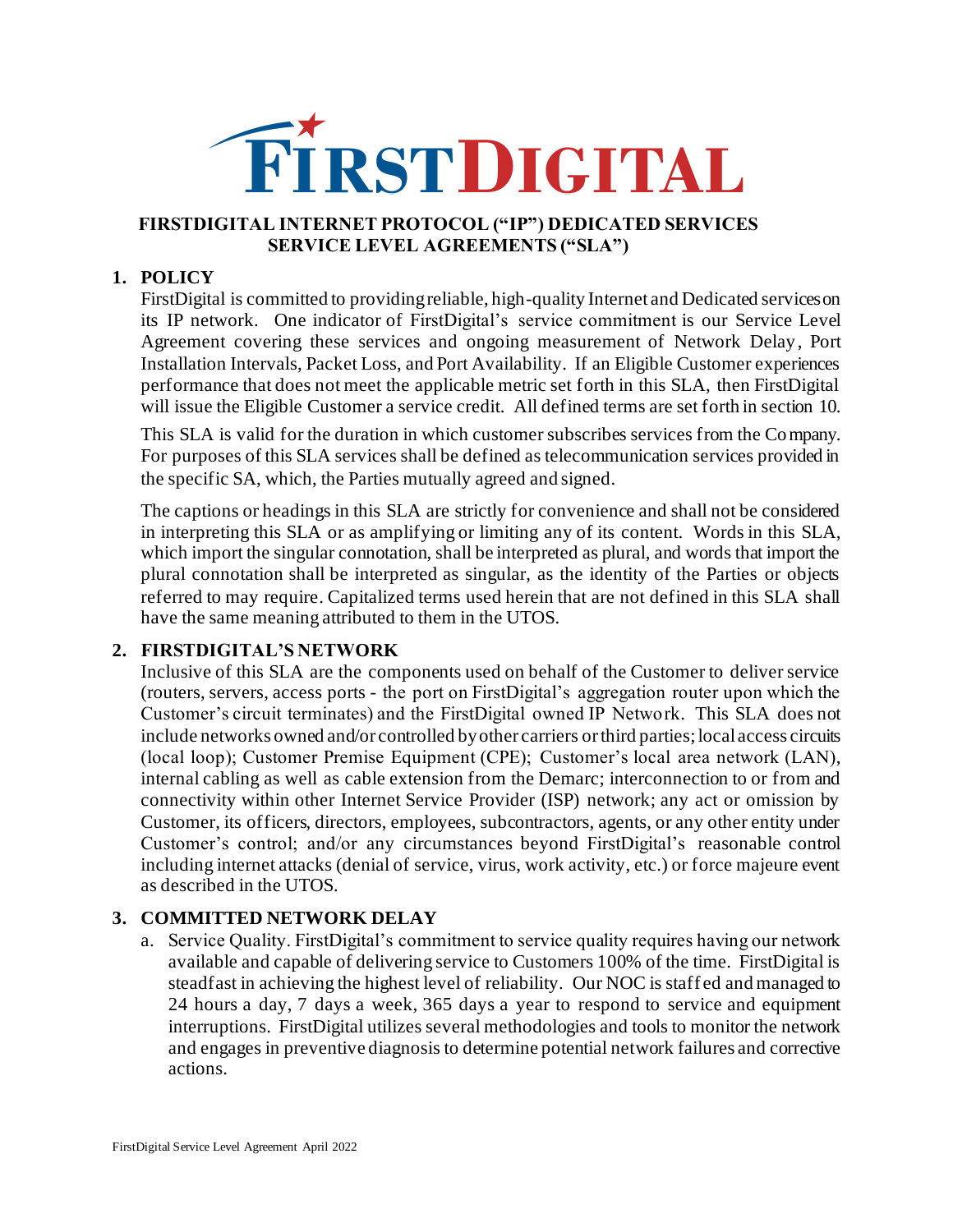b. **Network Delay Commitment**. If the average FirstDigital IP roundtrip Network Delay exceeds the applicable time set forth in the table below, then FirstDigital will provide a Service Credit to the Eligible Customer. If an Eligible Customer believes FirstDigital has failed to meet the Committed Network Delay set forth in Table 1, Eligible Customer must contact its FirstDigital representative in writing within 15 business days of the Network Delay metrics being generated for the current period. Service credit is defined in Section 9.

| <b>Service Level</b><br>Agreement | <b>Service</b><br><b>Availability</b> | <b>Commitment</b>                |
|-----------------------------------|---------------------------------------|----------------------------------|
| Intralata                         | 99.99 %                               | $\leq$ 4.38 minutes per<br>month |

#### **TABLE 1: Committed Network Delay by Customer Port Location**

### **4. COMMITTED PACKET LOSS**

a. **Packet Loss Performance Commitment**. If the average IP roundtrip Packet Loss exceeds the applicable percentage set forth in Table 2, then FirstDigital will provide a Service Credit to the Eligible Customer. Our frame loss performance parameters are defined as the percentage of frames dropped within, or between, network devices on our network. Items impacting packet delivery, not within the control of FirstDigital, include inadequate signal strength at the destination, natural or human-made interference, excessive noise, hardware failure, software corruption or overburden network nodes. . If an Eligible Customer believes FirstDigital has failed to meet its Committed Packet Loss performance commitment as set forth in subsection 4.A, Table 2. Eligible Customer must contact its FirstDigital representative in writing within 15 business days of the Packet Loss metrics being generated for the current period. Service credit is defined in Section 9.

#### **TABLE 2: Committed Packet Loss**

| <b>Customer Port</b> | <b>Service Level</b>       |                   |
|----------------------|----------------------------|-------------------|
| Location             | <b>Agreement</b>           | <b>Commitment</b> |
| <b>United States</b> | <b>Intra-United States</b> | Less than $0.3\%$ |

b. **Latency.** For purposes of this SLA latency shall be defined to mean the elapsed time interval between the transmission and reception of a packet of data from one point to another. FirstDigital's latency assumption is data should be transmitted instantly between one point and another, there are however several contributing factors to consider when calculating latency. These are:

**Transmission:** The medium used for transmission (fiber, cooper, coax, or some other form) introduces some delay. The size of the packet introduces delay in a round trip since larger packet will take longer to receive and return than a short one.

**Router and other processing:**Each gateway node time to examine and possibly change the header in a packet.

**Propagation:** This is simply the time it takes for a packet to travel between one place and another at the speed of light.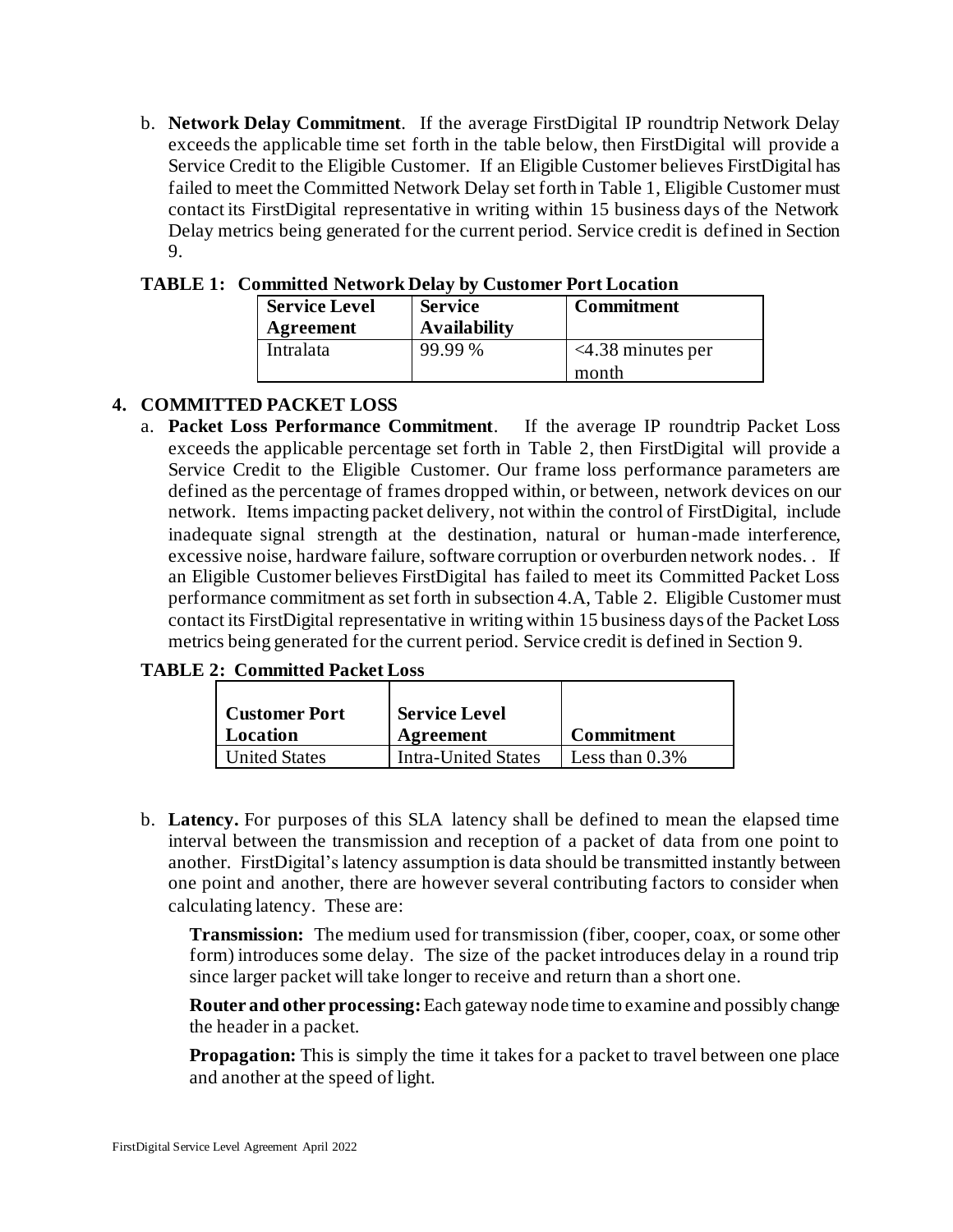c. **Network Jitter**. Jitter delay is expected to not exceed 5ms during any calendar month. Where jitter is defined as a variation in the delay of received packets. At the sending site, packets are sent in a continuous stream with the packets spaced apart evenly. Due to network congestion, improper queuing, or configuration errors, delay between each packet can vary instead of remaining constant. Average Network Jitter will be measured as the average of 15-minute samples across the network taken throughout the calendar month. Reference section 9 for applicable credits.

### **5. COMMITTED PORT AVAILABILITY**

a. **Port Availability Commitment**. If the average IP Port Availability is less than the applicable amount set forth in Table 3, then FirstDigital will provide a Service Credit to the Eligible Customer. If an Eligible Customer believes they have experienced an outage longer than the committed Outage time as defined in table 3. Eligible Customer must contact its FirstDigital representative in writing within 15 business days of such failure. Service credit is defined in Section 9.

| <b>Region</b>           | <b>Access</b> | <b>Committed</b><br><b>Metric</b> | <b>Outage Time</b>                        |
|-------------------------|---------------|-----------------------------------|-------------------------------------------|
| United<br><b>States</b> | <b>SPA</b>    | 99.999%                           | Between 44 Minutes and 1<br>hour          |
|                         |               |                                   | Each additional whole<br>hour over 1 hour |

### **TABLE 3: Committed Port Availability**

### **6. MAINTENANCE**

FirstDigital recognizes two types of maintenance "Routine" and "Emergency" as affecting service availability.

**Routine Maintenance**: shall be defined as any planned maintenance required to maintain, operate and expand the FirstDigital network or related services. Routine maintenance may temporarily degrade the quality of the Service, including possible outages. For purposes of this MSLA maintenance outages are not considered service interrupting and therefore will not be considered for an Outage Credit. Routine maintenance will occur between the hours of Midnight and 6:00 am Local Time, with Local Time defined as the local time in the service area. Customers will receive advanced notice of the maintenance outage at least seven (14) Calendar Days in advance and should plan accordingly.

**Emergency Maintenance**: shall be defined as the efforts necessary to correct a serviceimpacting event requiring immediate and prompt action. Emergency maintenance may degrade the quality of service, including possible outages. FirstDigital will make reasonable and practical efforts to notify customers of emergency maintenance requirements and may, if necessary, provide an RFO ("Request for Outage") providing details of the outage and steps taken to correct the outage. Outages resulting from emergency maintenance outside the normal maintenance window of Midnight and 6:00 AM Local Time, will be deemed service interrupting and subject to an outage credit.

**Notifications:** Customers are required to provide a contact person and an escalation list for notification purposes. FirstDigital will provide notifications via email, direct calls, and on our website. Customers are obliged to provide confirmation of the acknowledgement of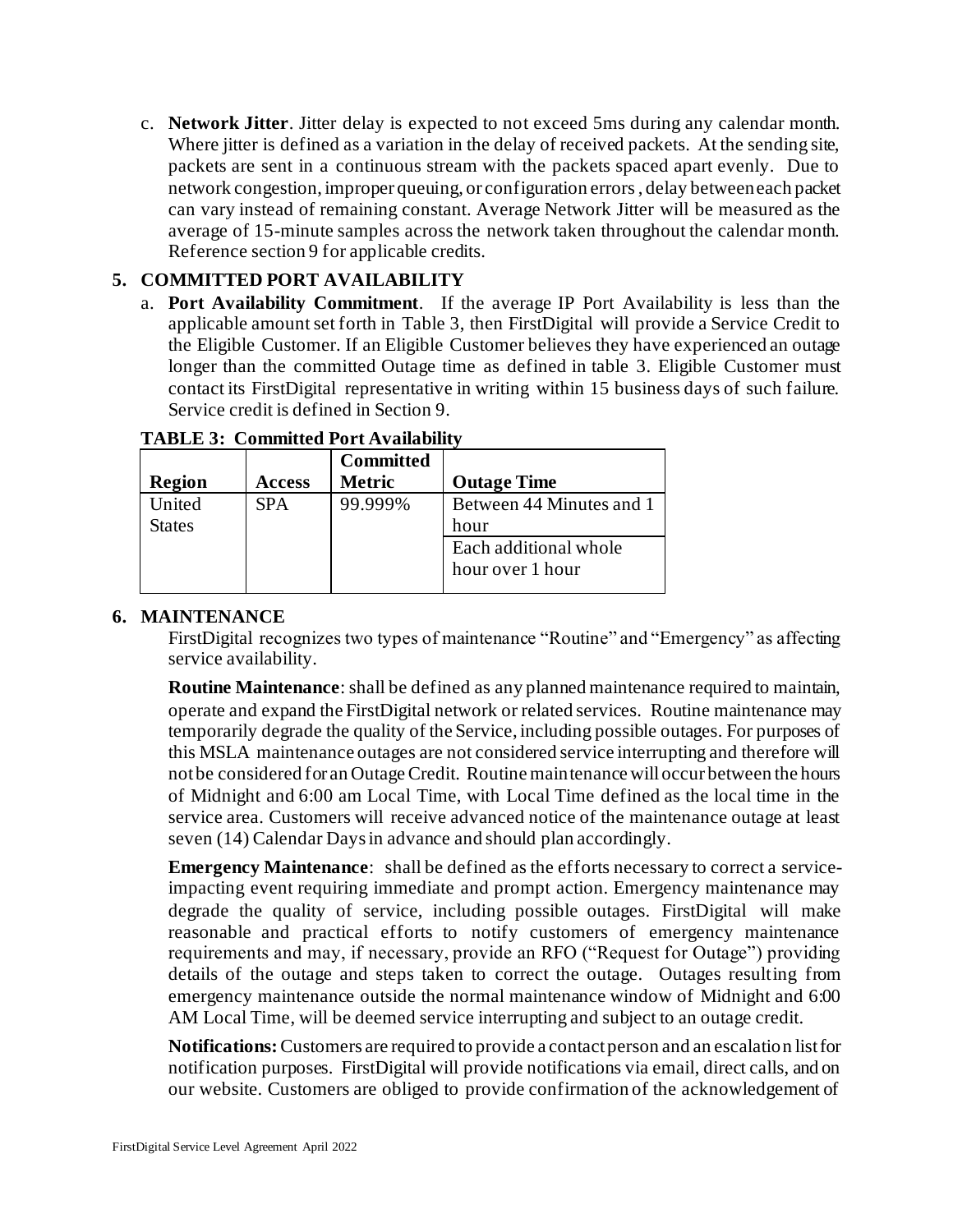receipt of notification by either sending an email to CustomerService@firstdigital.com or calling 801-456-1000.

# **7. CUSTOMER TERMINATION RIGHTS**

Customer may terminate the Affected Services without penalty if, in any single calendar month: (i) Network Downtime exists for at least twenty-four (24) hours in the aggregate; or (ii) any single event entitling Customer to credits under Network Availability exists for a period of at least eight (8) consecutive hours. Such termination must be conducted by written notice to FirstDigital within five (5) business days following the end of the relevant calendar month. Termination of the Affected Services shall be effective as of cessation of use of such services by Customer and receipt by FirstDigital of written notice of termination from Customer.

# **8. EXCLUSIONS FOR FIRSTDIGITAL DEDICATED IP SERVICE LEVEL AGREEMENT**

- a. Exclusions. The IP Dedicated Services SLAs are not valid for:
	- i. Customer delays including, but not limited to: (i) acts or omissions by the customer, his agents or vendors; (ii) inaccurate, incomplete or changes to previously accepted orders; (iii) unavailability/faulty customer premises, customer premise equipment (CPE) and/or facilities necessary to install the services; or, (iv) extension of access circuit demarcation point; or,
	- ii. Force majeure events, as defined in the applicable FirstDigital services agreement between the parties; or,
	- iii. Customer's failure to materially comply with its obligations as defined in customer's Agreement for IP Services, including failure to pay valid past-due amounts; order suspensions due to customer's credit worthiness; or,
	- iv. Scheduled standard maintenance window; or,
	- v. FirstDigital-operated modems and FirstDigital Domain Name Servers ("DNS"); or,
	- vi. Any components operated by an Internet Service Provider or a network operator other than FirstDigital; or,
	- vii. Failure of customer-provided local access within the Intra-United States used to access the IP network; or,
	- viii. Failure of customer premise equipment; or,
	- ix. Troubles resolved as "No Trouble Found"; or,
	- x. Outages less than 60 seconds in duration or time attributed to customer's delay in responding to FirstDigital's requests for assistance to repair and outage; or,
	- xi. Collocation Center Port Availability does not include local access from the Eligible Customer's hosted/collocated equipment cabinet to other sites outside of the Collocation/Hosting Facility/Internet Center.
- b. Amendments. FirstDigital reserves the right to amend the SLA from time to time. All Amendments shall be in writing.

# **9. MAXIMUM SERVICE CREDITS**

- a. **Monthly Service Credit**. Service Credits issued in any month under any SLA will not exceed Eligible Customer's total monthly recurring charges for the affected FirstDigital IP Dedicated Port(s).
- b. **Yearly Service Credit**. The combined cumulative total of Service Credits issued during a Contract Year under these SLAs will not exceed 20% of an Eligible Customer's total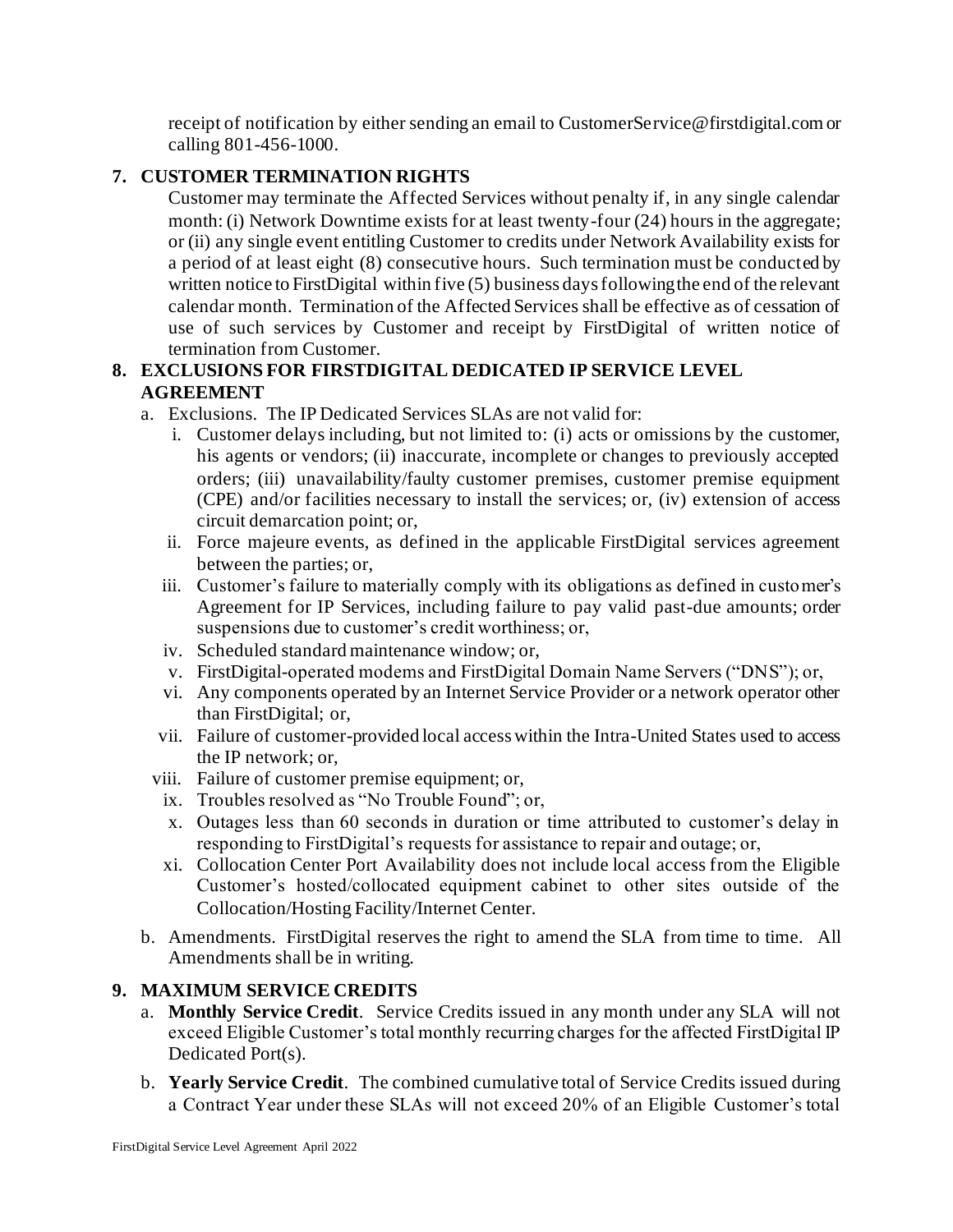monthly recurring charges for all FirstDigital IP Dedicated Port(s) invoices during the Contract Year.

| <b>Service</b>    | <b>Availability Objective</b> | <b>Credit</b>                                        |
|-------------------|-------------------------------|------------------------------------------------------|
| <b>Network</b>    | 99.99%                        | $1/30$ <sup>th</sup> of the Monthly Recurring Charge |
|                   | $(< 4.38$ Minutes of          | (MRC)                                                |
|                   | unavailability per            |                                                      |
|                   | month)                        |                                                      |
| Packet Loss       | $<$ 3.0ms                     | 1/30 <sup>th</sup> MRC for each day FirstDigital     |
|                   |                               | fails to meet the jitter for real time               |
|                   |                               | quality of service during a calendar                 |
|                   |                               | month.                                               |
| Port Availability | $>444$ minutes < 1 hour       | $1/30$ <sup>th</sup> of monthly recurring charge     |
|                   | $>1$ hour and $<$ 2 hours     | $2/30$ <sup>th</sup> of MRC                          |
|                   | $>2$ hour and $<$ 3 hours     | $3/30$ <sup>th</sup> of MRC                          |
|                   | $>3$ hour and $<$ 4 hours     | $4/30$ <sup>th</sup> of MRC                          |
|                   | $>4$ hour and $<$ 5 hours     | $5/30$ <sup>th</sup> of MRC                          |
|                   | $>5$ hour and $< 6$ hours     | $6/30$ <sup>th</sup> of MRC                          |
|                   | $>6$ hour and $<$ 7 hours     | 7/30th of MRC                                        |
|                   | $>7$ hour and $< 8$ hours     | 8/30th of MRC                                        |
|                   | $>8$ hour and $<$ 9 hours     | $9/30$ <sup>th</sup> of MRC                          |
|                   | $>9$ hour and $< 10$ hours    | $10/30$ <sup>th</sup> of MRC                         |
|                   | $>10$ hour and < 11 hours     | $11/30$ <sup>th</sup> of MRC                         |
|                   | $>11$ hour and < 12 hours     | $12/30$ <sup>th</sup> of MRC                         |
|                   | >12                           | $13/30$ <sup>th</sup> of MRC                         |

#### **TABLE 4. Service Credits**

c. FirstDigital will issue a Service Credit to the Eligible Customer. The Service Credit will equal the applicable amount set forth in Table 4, not to exceed the limits in Section 9. Approved Service Credit(s) will be applied to an Eligible Customer's invoice during the next billing cycle. Any decision made by FirstDigital concerning this SLA or associated credits will be final, binding and conclusive, and is within FirstDigital's sole discretion.

# **10. DEFINITIONS**

- a. **As Scheduled** means the scheduled date as determined to by the FirstDigital representative.
- b. **AV Interval** means the actual number of days between FirstDigital placing the order for the local access with the access vendor and FirstDigital's acceptance of the local access from the access vendor.
- c. **BMAN** Broadband Metropolitan Area Network
- d. **Contract Year** means the 12-month billing period commencing on the first day of the month after the customer's FirstDigital IP services agreement is effective and each successive 12-month billing period.
- e. **Eligible Customer** means any customer who has purchased FirstDigital Services on or after December 15, 2002, with a minimum 1-year commitment (or an existing FirstDigital